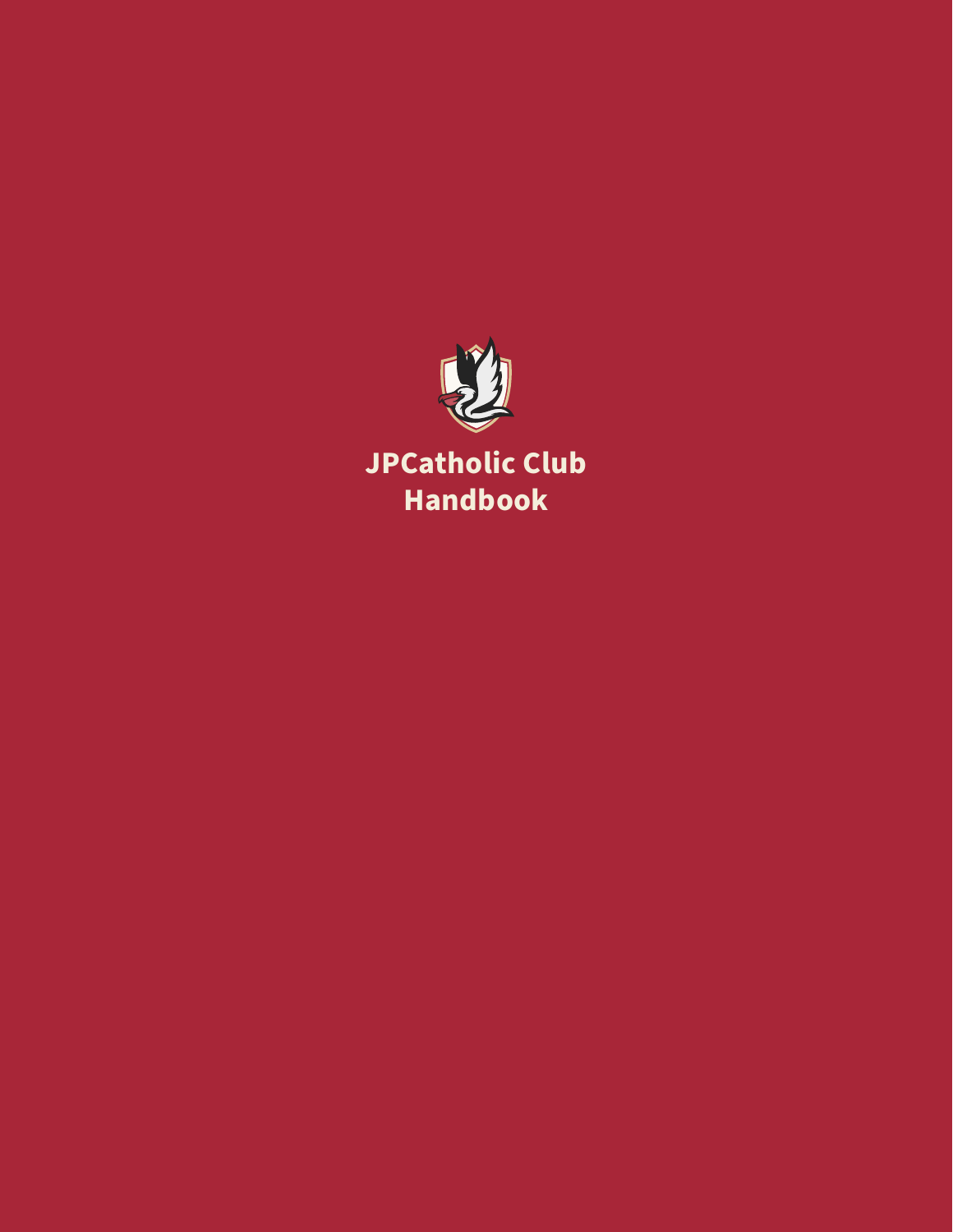

### **MISSION**

The mission of clubs at JPCatholic is to grow in fellowship and faith throughout the school. As a club leader, you will work with the Campus Life Team, specifically the club coordinators, to ensure clear communication.

Clubs are to be divided into two categories: Fellowship and Evangelization. Fellowship clubs are clubs that focus primarily on the community aspect of the University. Evangelization clubs are clubs that focus moreon the faith aspect of the University and helping students grow in some aspect of the Catholic faith. You will report to the appropriate club coordinator. The club coordinator will then report to the appropriate Director of Student Life. "Fellowship" clubs will report to Andrew Inoue as the coordinator and "Evangelization" clubs will report to Malachi Robbins as the coordinator.

## **SCHEDULING ACTIVITIES**

All club activities must be sent to the club coordinator with their location, time, and meeting dates. The activity will then be approved or denied by a Director of Student Life. Our hope is that club events do not overlap with other events on campus to ensure our JPCatholic community thrives as one.

A brief outline of club events must be done at the beginning of the quarter. Any events created after that deadline must be sent a week in advance and must not overlap with other events. If any events are created after, they will not be published via the newsletter. **No official club events are allowed to be held without prior permission and approval.**

Clubs are required to meet at least once a month and are highly encouraged to have at least one major event. Teaming up with other clubs to bring together even more community is highly encouraged. **If your club does not meet at least once a month, it will be taken off the calendar and must reinstate itself.** If you plan on terminating a club, you must message the club coordinator.

#### **MARKETING**

Leaders/officers can either create their own marketing materials or put in a request to have a poster made by Student Life. If you choose to have your poster created by Student Life, you must give two weeks in advance notice for the event. **No posters are allowed to be taped/hung up on the walls of the school!** If you have posters, please use the respective corkboards in the Student Life Center and/or the Academic Building. You may also leave posters around tables across the school. **Clubs must be advertised publicly.** Once your event has ended, your club is responsible for cleaning up your marketing materials. It is encouraged to post events through digital means on your own social media and through Student Life's social media (the Student Life Facebook and Instagram page). You must submit marketing materials to Student Life 72 hours in advance to promote your events through Student Life's social media.

#### **FUNDING**

All clubs must take attendance for each event. Failure to do so may result in the termination of your club. After each meeting, you must send the attendance sheet to the appropriate club coordinator. If attendance is consistently strong, your club may seek funding for food, drinks, or equipment. You will send the club coordinator a form with the items needed for your club and the price estimate. It will then be sent to the Director of Student Life and will either be approved or denied. Club coordinators will stop by meetings occasionally to confirm accurate attendance. All items purchased through funding must only be used for club events. At the beginning and end of each quarter, your club will do an inventory of items purchased through funding.

#### **CREATING A CLUB**

All clubs created must have at least five club officers and one club president. Each club is also required to have a faculty or staff member to be an advisor. Failure to do either of these will result in having your club marked as "unofficial" and will be removed from the website and the club handbook. To start a new club, fill out the club creation form and send it to the respective club coordinator.